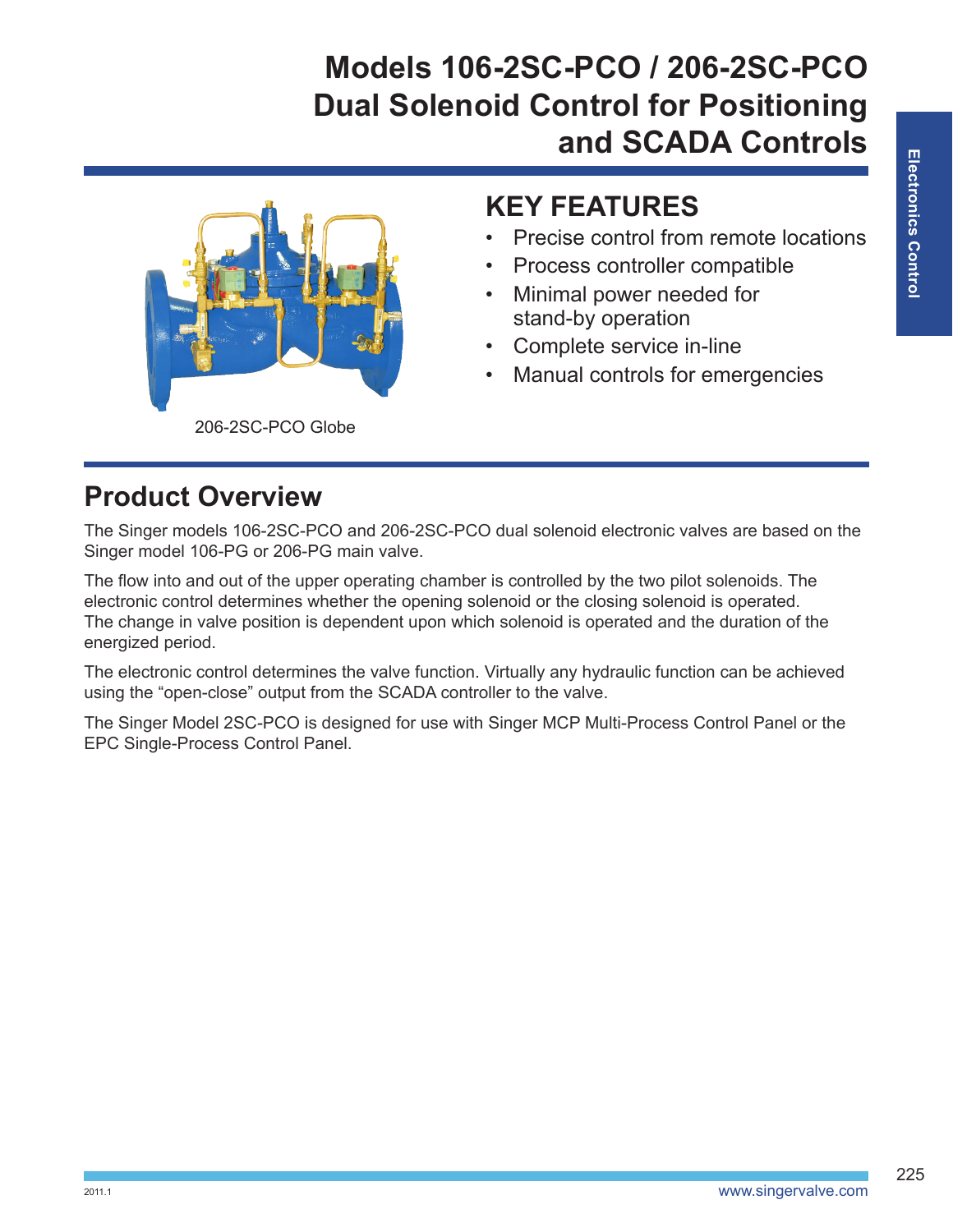### **Typical Application**

The two pilot solenoids are operated to keep two independent signals matched. In this case, the valve is operated to ensure the "process variable signal" follows the "SCADA set-point command signal".

Typically this mode is used when the process variable signal is from a flow meter, pressure sensor or similarly quick changing process. This is referred to as "set-point control".



4-20 mA **SCADA** set-point

### **Schematic Drawing**



Schematic A-7637A

- 1. Main Valve 106-PG or 206-PG
- 2. Isolating Valves (2A, 2B, 2C)
- 3. Strainer 40 mesh stainless steel screen
- 4. Closing Speed Control micrometer needle valve
- 5. Closing Solenoid Pilot Valve 120 VAC / 60 Hz standard
- 6. Opening Solenoid Pilot Valve 120 VAC / 60 Hz standard
- 7. Manual Closing Bypass
- 8. Manual Opening Bypass
- 9. Opening Speed Control micrometer needle valve
- 10\*.Optional Analog (4 to 20 mA) Position Transmitter

\*Note\*: All 106 series 2 1/2 in / 65 mm to 4 in / 100 mm and all 206 series 4 in / 100 mm to 6 in / 150 mm will be fitted with heavy springs.

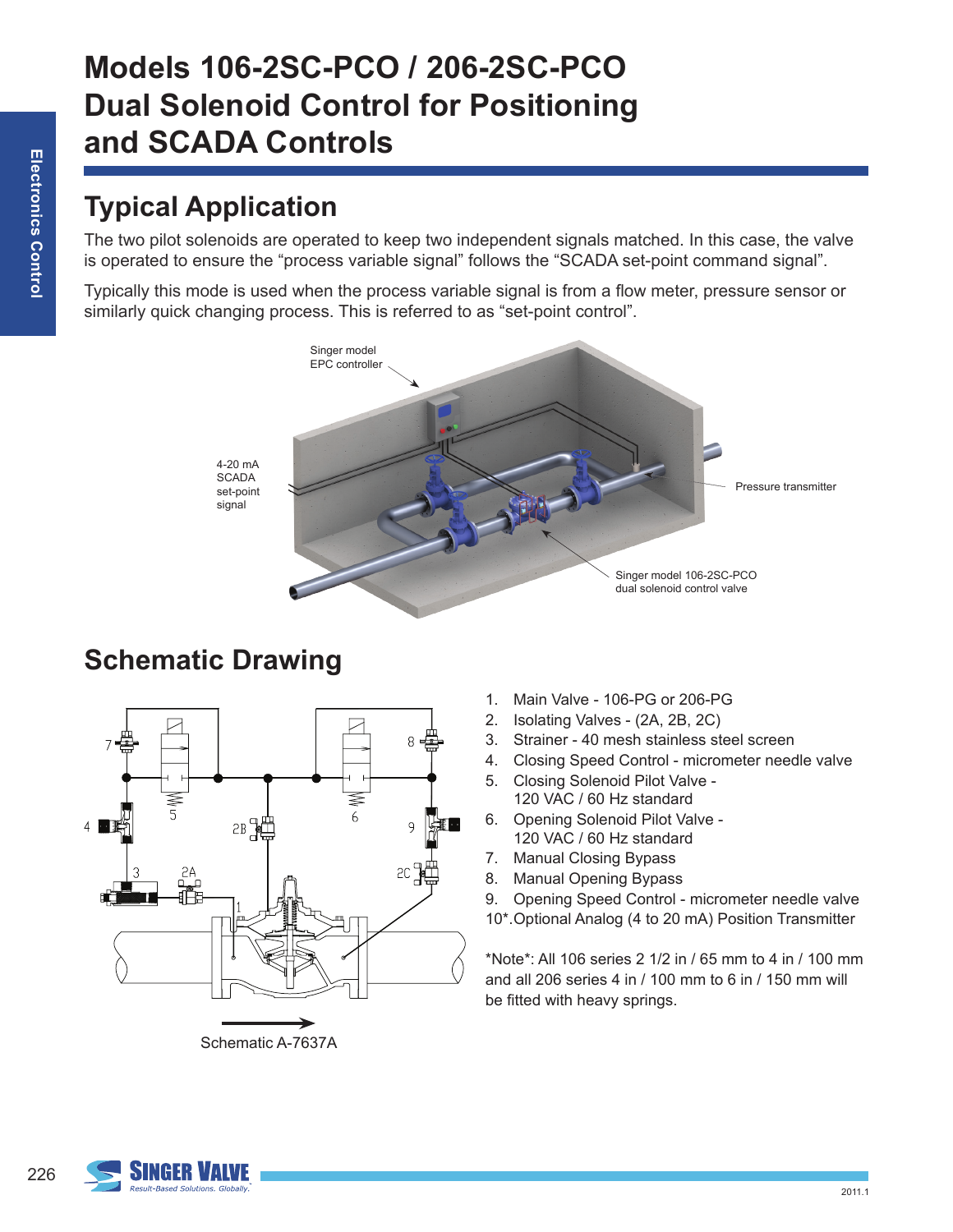# **Models 106-2SC-PCO / 206-2SC-PCO Dual Solenoid Control for Positioning and SCADA Controls**

#### **Standard Materials**

Standard materials for pilot system components are:

- ASTM B-16 brass
- AISI 316 or 18-8 stainless steel trim
- NEMA 4X rated solenoid coils

# **Selection Summary**

- 1. Select a valve with sufficient capacity, using the allowable operating pressure drop across the valve.
- 2. Usually operating in the continuous, "C", service range up to 20 ft /s / 6 m / s (refer Technical & Sizing Section, page 275).
- 3. If the outlet pressure is less than 35% of the inlet pressure, check for cavitation.
- 4. Ensure the max working pressure rating of the valve exceeds the max operating pressure.
- 5. Ensure the solenoid coils are compatible with the electronic controllers 120 VAC / 60 Hz standard.
- 6. Verify that the electronic controls are properly configured to provide the functions required.
	- for compatible electronic controls, refer to Singer Process Control Panels, pages 229, 235
	- for applications requiring high pressure drops, refer to Singer model 106-AC, page 86
	- standard hydraulic pilots can provide back-up control should the system go off limits
	- for applications where electric service and electronic controls are unsuitable, refer to the standard hydraulic model
	- addition of Position Transmitter and Differential Pressure Transmitter are required for metering function.

| 106-2SC-PCO                          | <b>Flow Capacity</b><br>(See 106-PG in Main Valve section for other valve data) |                 |      |      |      |         |         |         |       |                                                                |        |        |
|--------------------------------------|---------------------------------------------------------------------------------|-----------------|------|------|------|---------|---------|---------|-------|----------------------------------------------------------------|--------|--------|
| Size (inches)                        | $2 - 1/2$ in                                                                    | 3 <sub>in</sub> | 4 in | 6 in | 8 in | $10$ in | $12$ in | $14$ in | 16 in | 20 in                                                          | 24 in  | 36 in  |
| Size (mm)                            | 65 mm                                                                           | 80 mm           |      |      |      |         |         |         |       | 100 mm  150 mm  200 mm  250 mm  300 mm  350 mm  400 mm  500 mm | 600 mm | 900 mm |
| Minimum (USGPM)<br>Flat Diaphragm    | <b>CF</b>                                                                       | CF              | 10   | 20   | 40   |         |         |         |       |                                                                |        |        |
| Minimum (USGPM)<br>Rolling Diaphragm | ۰                                                                               |                 |      | 1    |      | 3       | 3       | 3       | 3     | 10                                                             | 10     | 20     |
| Minimum (L/s)<br>Flat Diaphragm      | CF                                                                              | CF              | 0.63 | 1.26 | 2.52 |         | ۰       |         |       |                                                                |        |        |
| Minimum (L/s)<br>Rolling Diaphragm   | ۰                                                                               |                 |      | 0.1  | 0.1  | 0.2     | 0.2     | 0.2     | 0.2   | 0.6                                                            | 0.6    | 1.3    |
| Maximum Continuous<br>(USGPM)        | CF                                                                              | CF              | 800  | 1800 | 3100 | 4900    | 7000    | 8500    | 11000 | 17500                                                          | 25000  | 55470  |
| Maximum Continuous<br>(L/s)          | <b>CF</b>                                                                       | <b>CF</b>       | 50   | 114  | 196  | 309     | 442     | 536     | 694   | 1104                                                           | 1577   | 3500   |

Note: CF = Consult Singer Valve on all sizes 3" (80 mm) and under

| 206-2SC-PCO                          | <b>Flow Capacity</b><br>(See 206-PG in Main Valve section for other valve data) |      |      |                                                                |         |         |       |                          |                          |                 |                 |       |       |                             |       |
|--------------------------------------|---------------------------------------------------------------------------------|------|------|----------------------------------------------------------------|---------|---------|-------|--------------------------|--------------------------|-----------------|-----------------|-------|-------|-----------------------------|-------|
| Size (inches)                        | $3$ in                                                                          | 4 in | 6 in | 8 in                                                           | $10$ in | $12$ in | 16 in | $18$ in                  | 20 in                    | 24x<br>16 in    | 24x<br>20 in    | 28 in | 30 in | 32 in                       | 36 in |
| Size (mm)                            | $80$ mm                                                                         |      |      | 100 mm  150 mm  200 mm  250 mm  300 mm  400 mm  450 mm  500 mm |         |         |       |                          |                          | 600 x<br>400 mm | 600 x<br>500 mm |       |       | 700 mm 750 mm 800 mm 900 mm |       |
| Minimum (USGPM)<br>Flat Diaphragm    | CF                                                                              | 5    | 10   | 20                                                             | 40      | ۰       | -     | $\overline{\phantom{a}}$ | $\overline{\phantom{a}}$ |                 |                 |       |       |                             |       |
| Minimum (USGPM)<br>Rolling Diaphragm |                                                                                 |      |      |                                                                |         | 3       | 3     | 3                        | 3                        | 3               | 3               | 10    | 10    | 10                          | 10    |
| Minimum (L/s)<br>Flat Diaphragm      | CF                                                                              | 0.3  | 0.6  | 1.3                                                            | 2.5     | ۰       | ۰     |                          | $\overline{\phantom{a}}$ |                 |                 | -     |       |                             |       |
| Minimum (L/s)<br>Rolling Diaphragm   |                                                                                 |      |      |                                                                |         | 0.19    | 0.19  | 0.19                     | 0.19                     | 0.19            | 0.19            | 0.63  | 0.63  | 0.63                        | 0.63  |